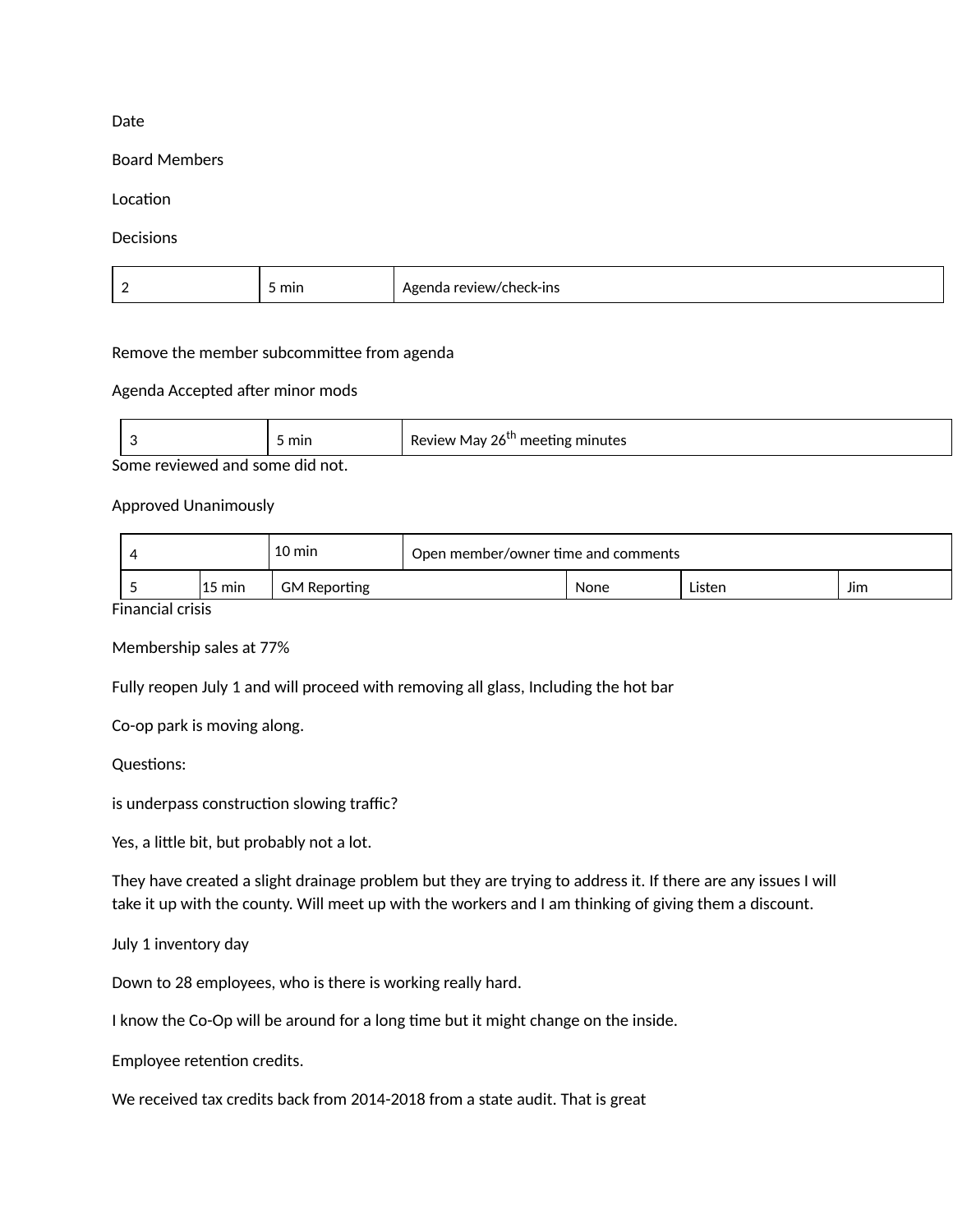We are really working with NCG for another financial report,

Q1 didn't look good, we think Q2 will stop the bleeding.

Some fees are being dropped

Many wellness sections are hit hard, small coops are having a hard time.

We can change the price of goods, we can adjust employee costs, many costs are constant, but we really can adjust our costs of goods and this is occurring at many grocery stores.

Staff survey from last month showed high moral, they are hanging in there pretty tough.

Co-Op Park

Potentially trade off memberships for the park.

Member Lenders:

David has been reaching out about the members, reached out to the top 25 people, so far about 100K has been forgiven.

Most people that invested in the Co-Op now don't expect to get it back because there has been no returns in the past 10 years. This forgiven money will help our balance sheets and we can renegotiate loan interest rates and such.

Peggy will be going through and documenting all these forgiven and previously forgiven loans.

Thursday night dinners, canceled due to labor shortages.

Food trucks at the concert series: tough due to labor shortages.

Agenda Item 6: X10 Data Privacy report

Opposition to X10, None

Unanimous passage.

Agenda Item 7: Peggy is not reporting tonight.

There will be more audits.

Getting help from LaMontanita Accounting.

Agenda Item 8: Board Officer Elections

Joshua will not be elected to any office.

Board President: David Hampton

Vice President: Holly Aiken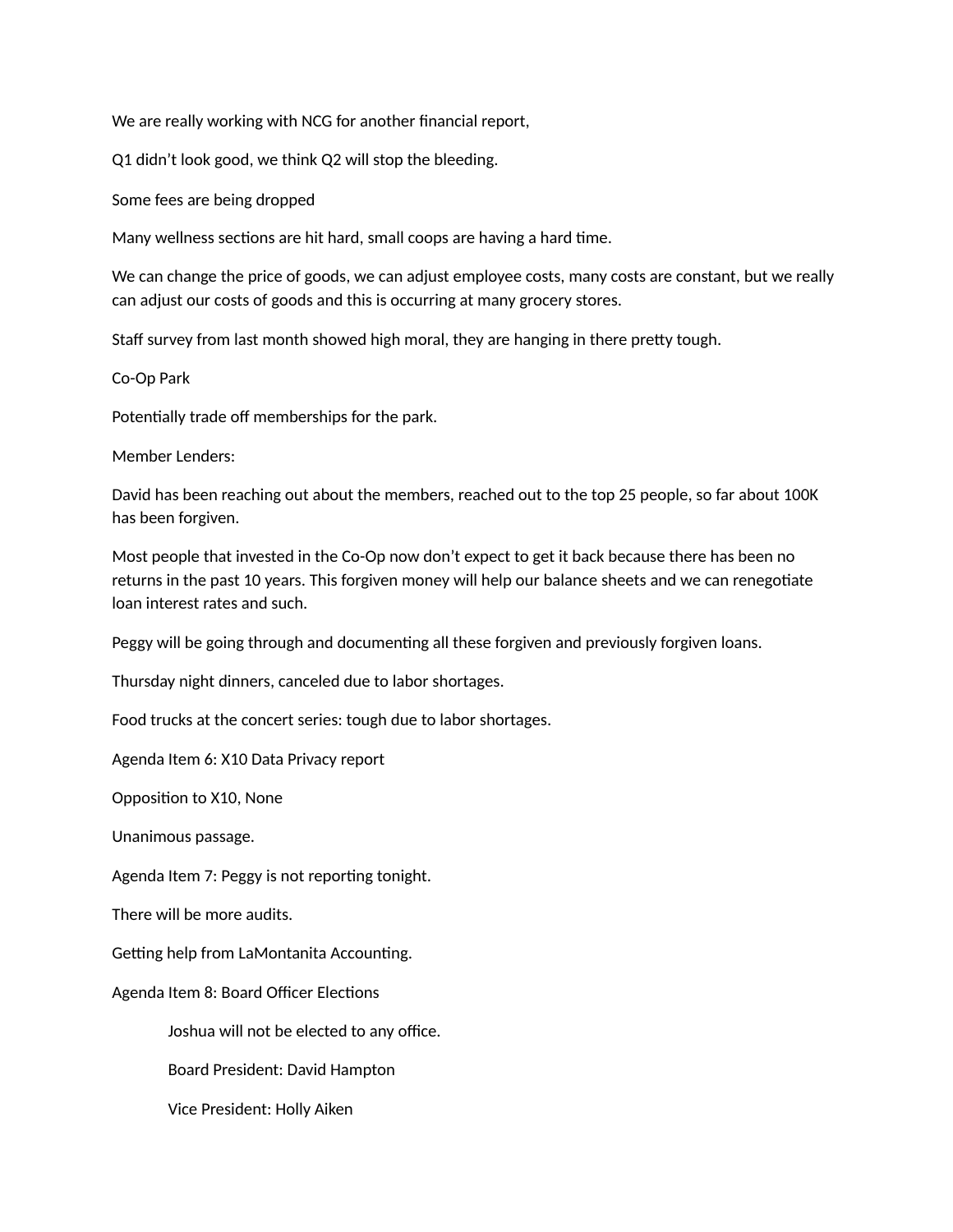Treasurer: Daniel Cooper

Secretary: Ben Lucker

Motion for all positions by David Hampton

Daniel seconds.

All approve.

Agenda 9: Annual Retreat

Agenda 10: Survey Subcommittee postponed

Agenda 11: Marketing Update

Summerfest tentatively 08082021 need validation from BathTub:

Focus, a membership drive,

Board Grilling Food and Music

Townsite Groups, nutrition and health groups.

Idea: Pet adoption

Membership Tabling? Can we get board members to recruit new members

David Hampton Nominates

Christina Scovel and Kristoffer Eriksen to the Board. Elected by unanimous decision.

David Hampton moves to adjourn

| 6  | $10 \text{ min}$ | X10 - Data Privacy                                                     | X <sub>10</sub> |
|----|------------------|------------------------------------------------------------------------|-----------------|
| 7  | $15 \text{ min}$ | <b>Business Manager Reporting</b>                                      | None            |
|    |                  | <b>Self-Monitoring and Decisions</b>                                   |                 |
| 8  | $15 \text{ min}$ | <b>Board Officer Election</b>                                          | None            |
| 9  | $10 \text{ min}$ | Annual Retreat Subcommittee (set date and come up with topic<br>ideas) | None            |
| 10 | 5 min            | <b>Staff Survey Subcommittee</b>                                       | None            |
| 11 | $10 \text{ min}$ | Membership Subcommittee                                                | None            |
| 12 | $10 \text{ min}$ | Marketing                                                              | None            |
|    |                  | <b>Closings of Open Session</b>                                        |                 |
| 13 | 5 min            | Other business:<br>A. Next Board meeting July 28 <sup>th</sup> , 2021  | None            |